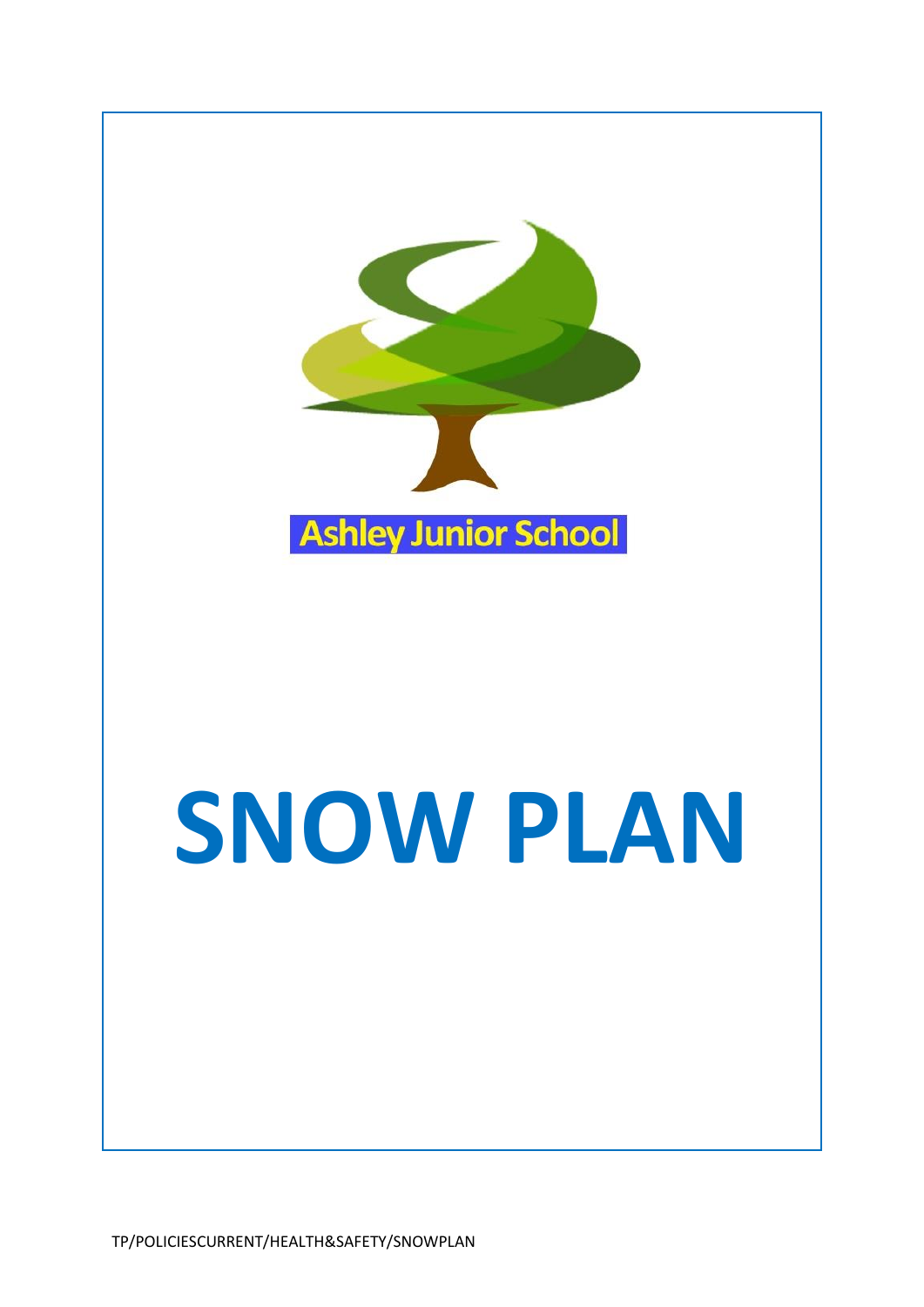### **In the event of an emergency school closure due to inclement weather, the following procedures will be put in place**

### **In the event of snow during the school day:**

We will continually risk assess the school site and the surrounding area.

- If a decision is made to close the school, we will send a text asking parents to pick up the children.
- We ask that parents use their own social networks to text/phone as many friends as possible to make sure the message gets around as quickly as possible.
- We will continue to call parents until every child has been picked up.
- We will not allow a child to go home with a friend without your permission.
- If the school has not yet announced a closure and your local circumstances make you concerned about your safety to travel, we ask that you make an informed judgment about picking up your child. We have no wish to put any of our families at risk.

### **In the event of inclement weather overnight:**

- A decision will be made by 7:45 am in the morning.
- This decision will be based on a risk assessment made by members of staff/governors who live locally and can make an assessment of the condition of roads and pathways on and around the school site. This will include looking at the weather forecast for the rest of the day and the number of staff who are able to get to school to ensure appropriate staff : pupil ratios.
- The outcome of the risk assessment will be communicated via text messages and the school website by 8:00 am [www.ashleyjuniorschool.co.uk](http://www.ashleyjuniorschool.co.uk/)
- School closures will also be notified on the Hampshire County Council website [www.hants.gov.uk/schoolclosures](http://www.hants.gov.uk/schoolclosures)
- If you do not have access to the website, school closures are generally announced on the local radio stations **Wave 105, Heart & BBC Radio Solent**. Please note that once there are too many schools closing, this service does cease.